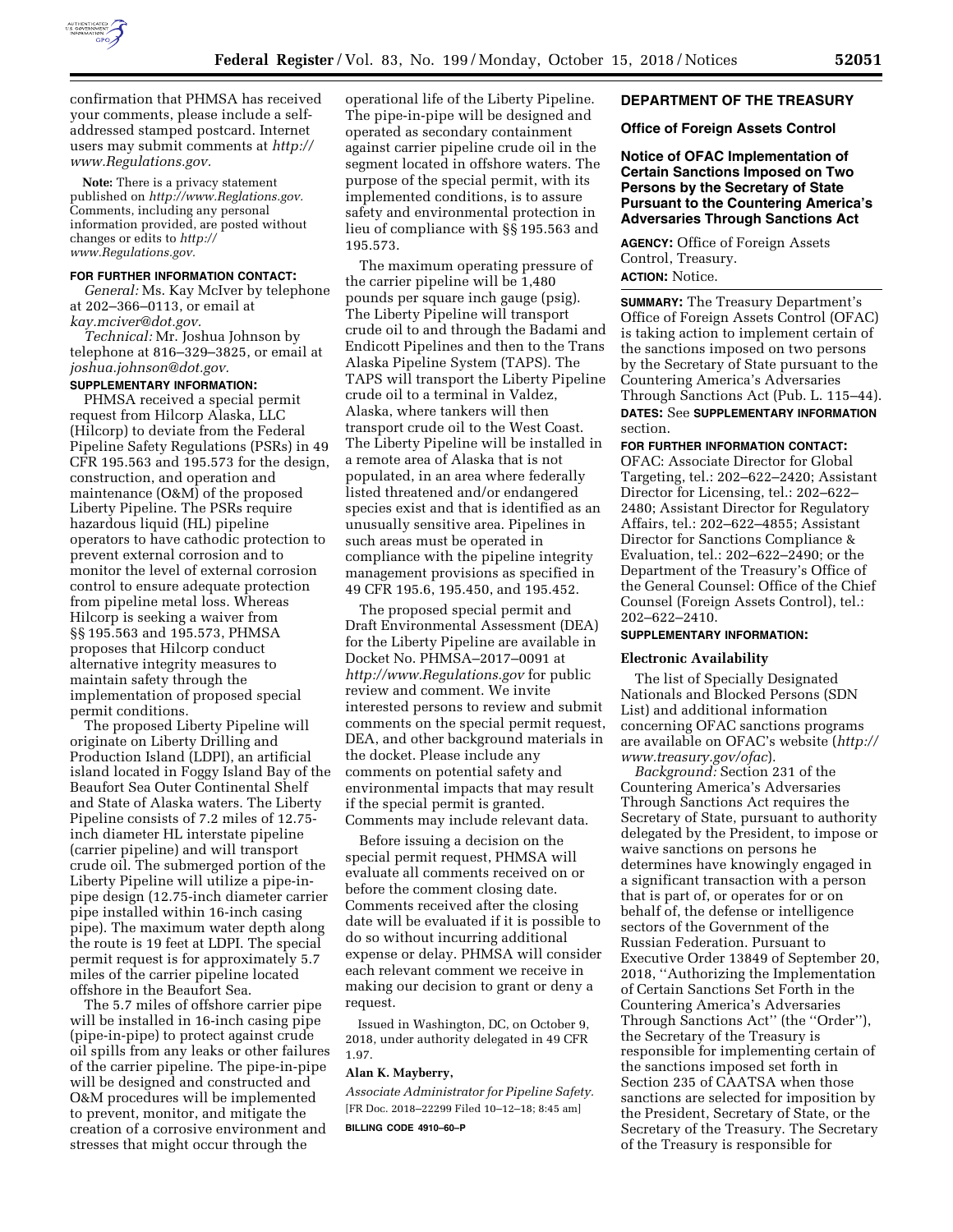implementing the following sanctions under CAATSA: (i) Prohibiting any United States financial institution from making loans or providing credits to the sanctioned person totaling more than \$10,000,000 in any 12-month period, unless the person is engaged in activities to relieve human suffering and the loans or credits are provided for such activities; (ii) prohibiting any transactions in foreign exchange that are subject to the jurisdiction of the United States and in which the sanctioned person has any interest; (iii) prohibiting any transfers of credit or payments between financial institutions, or by, through, or to any financial institution, to the extent that such transfers or payments are subject to the jurisdiction

of the United States and involve any interest of the sanctioned person; (iv) blocking all property and interests in property of the sanctioned person that are in the United States, that hereafter come within the United States, or that are or hereafter come within the possession or control of any United States person, and providing that such property and interests in property may not be transferred, paid, exported, withdrawn, or otherwise dealt in; (v) prohibiting any United States person from investing in or purchasing significant amounts of equity or debt instruments of the sanctioned person; or (vi) imposing on the principal executive officer or officers of the sanctioned person, or on persons performing

similar functions and with similar authorities as such officer or officers, the sanctions described in (i)–(v).

The Secretary of State has imposed CAATSA sanctions on two persons. This action, published today in the **Federal Register** by the Department of State, provides the names of the persons subject to sanctions, as well as a complete list of the sanctions imposed on each person. Accordingly, the Director of OFAC, acting pursuant to delegated authority, has taken the actions described below to implement those sanctions set forth in Section 235 of CAATSA and the Order with respect to the persons listed below.